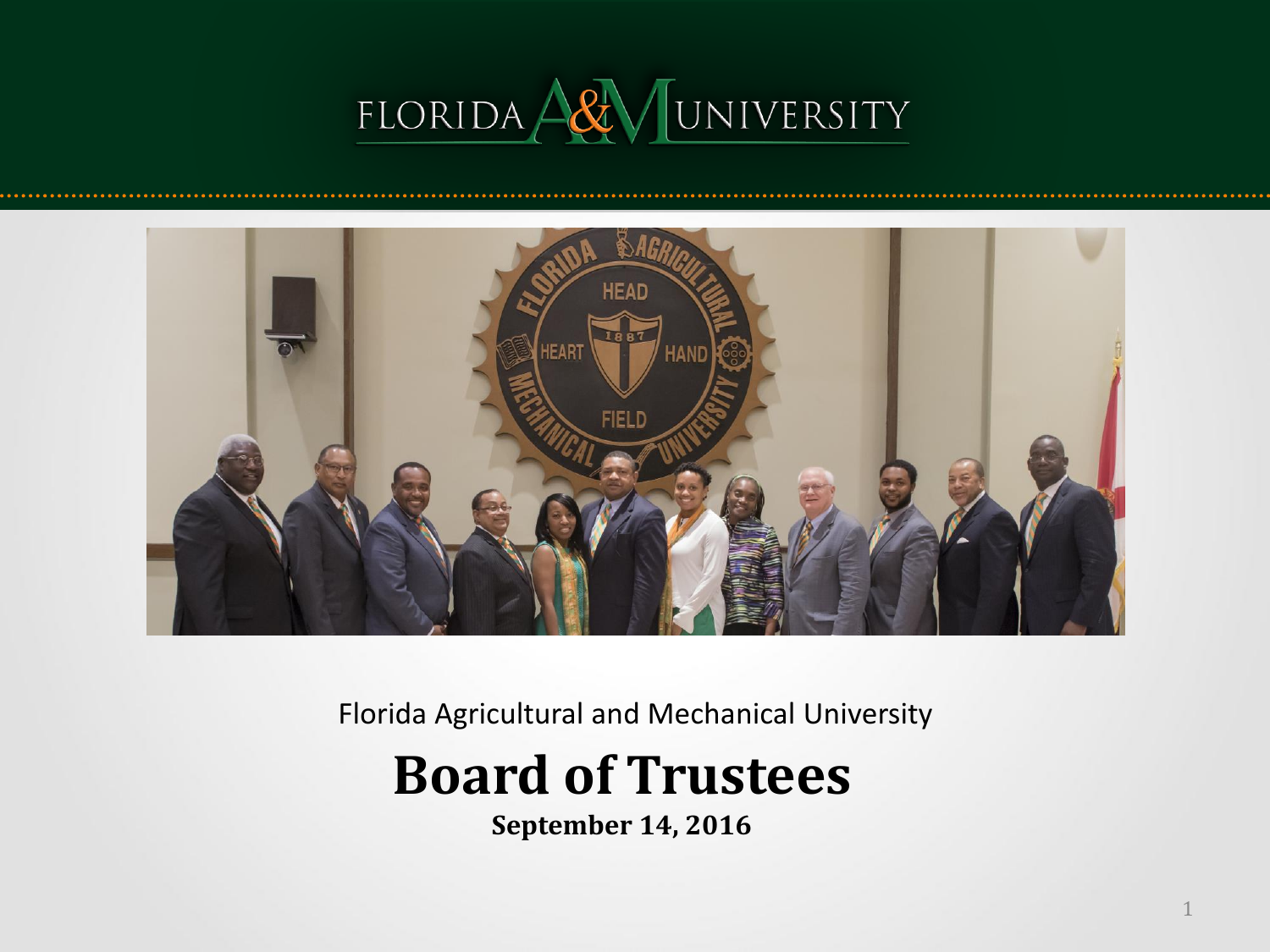

## **Overview**

- Why restructure
- Current Committee Structure
- Proposed Committee Structure
- Discussion

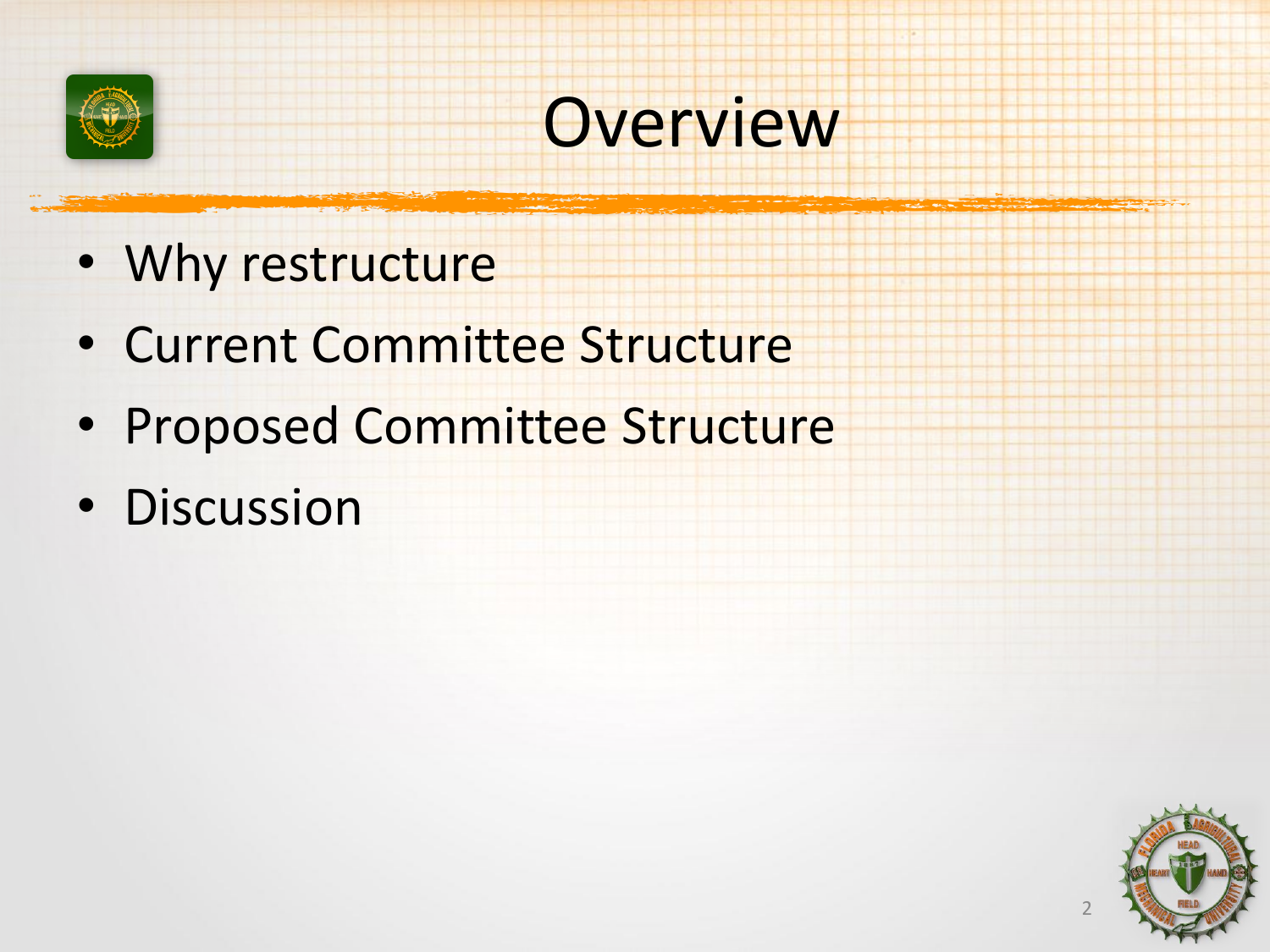

# AGB: Why Restructure?

The Association of Governing Boards recommends that committee structures should:

- Produce optimal opportunities for engagement
- Yield strategic discussions and decision making on topics that matter most
- Focus more on issues of major consequence
- Improve governance to better address the institutions strategic issues
- Address issues facing the University
- Spend less time listening to reports
- Place trustees on committees that utilize their strengths and abilities

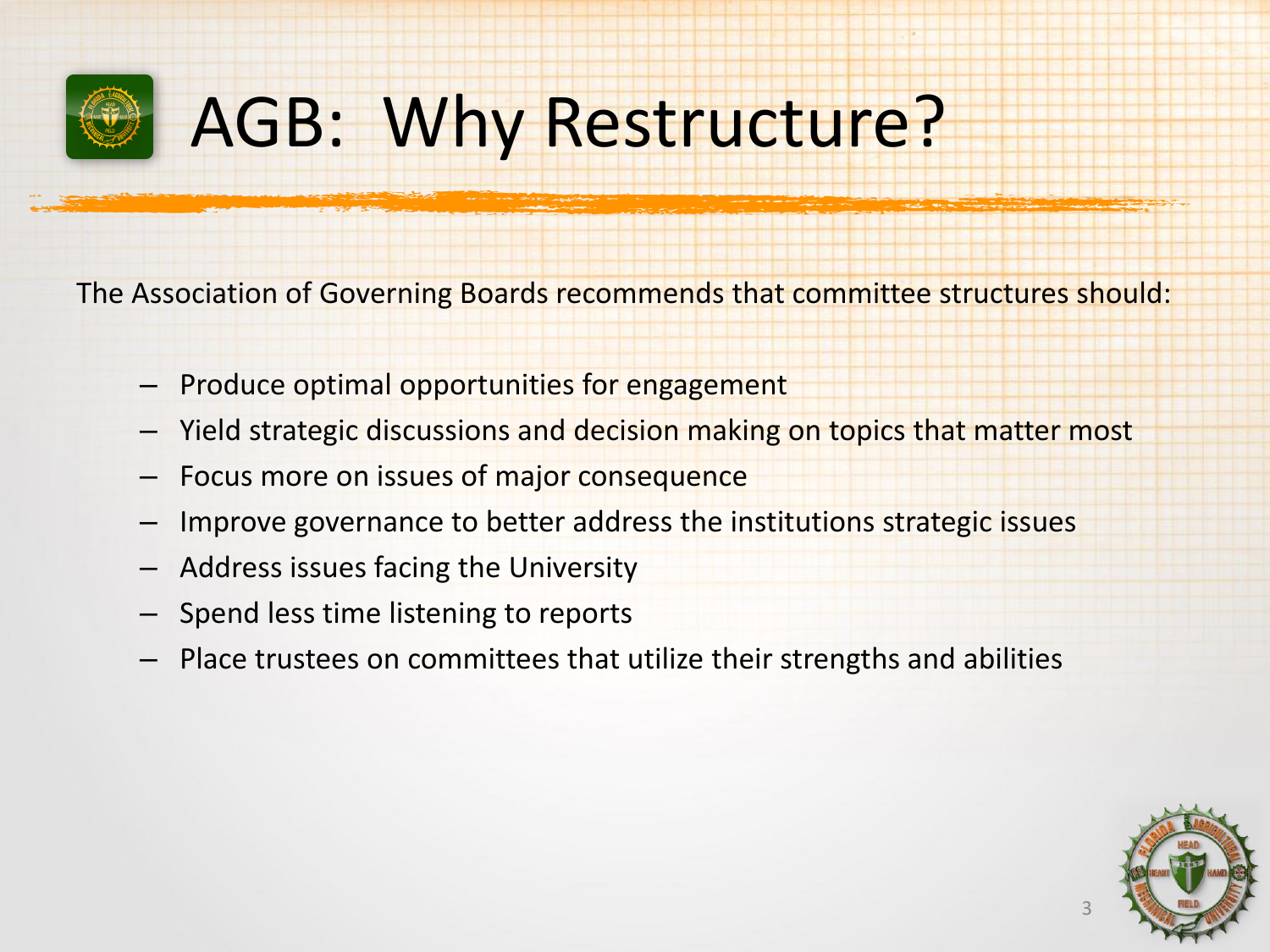

# SUS: Why Restructure

An analysis of the other 11 State University System (SUS) universities:

- SUS institutions have an average of five (5) committees
- Eleven (11) combine Budget/Finance with either Audit or Facilities
- Five (5) have some combination of Finance and Facilities
- Seven (7) combine academic affairs and student life
- FAMU has the highest number of committees at 9
- Only FAMU has a standalone Budget and Finance Committee
- Only FAMU has a standalone Facilities Committee

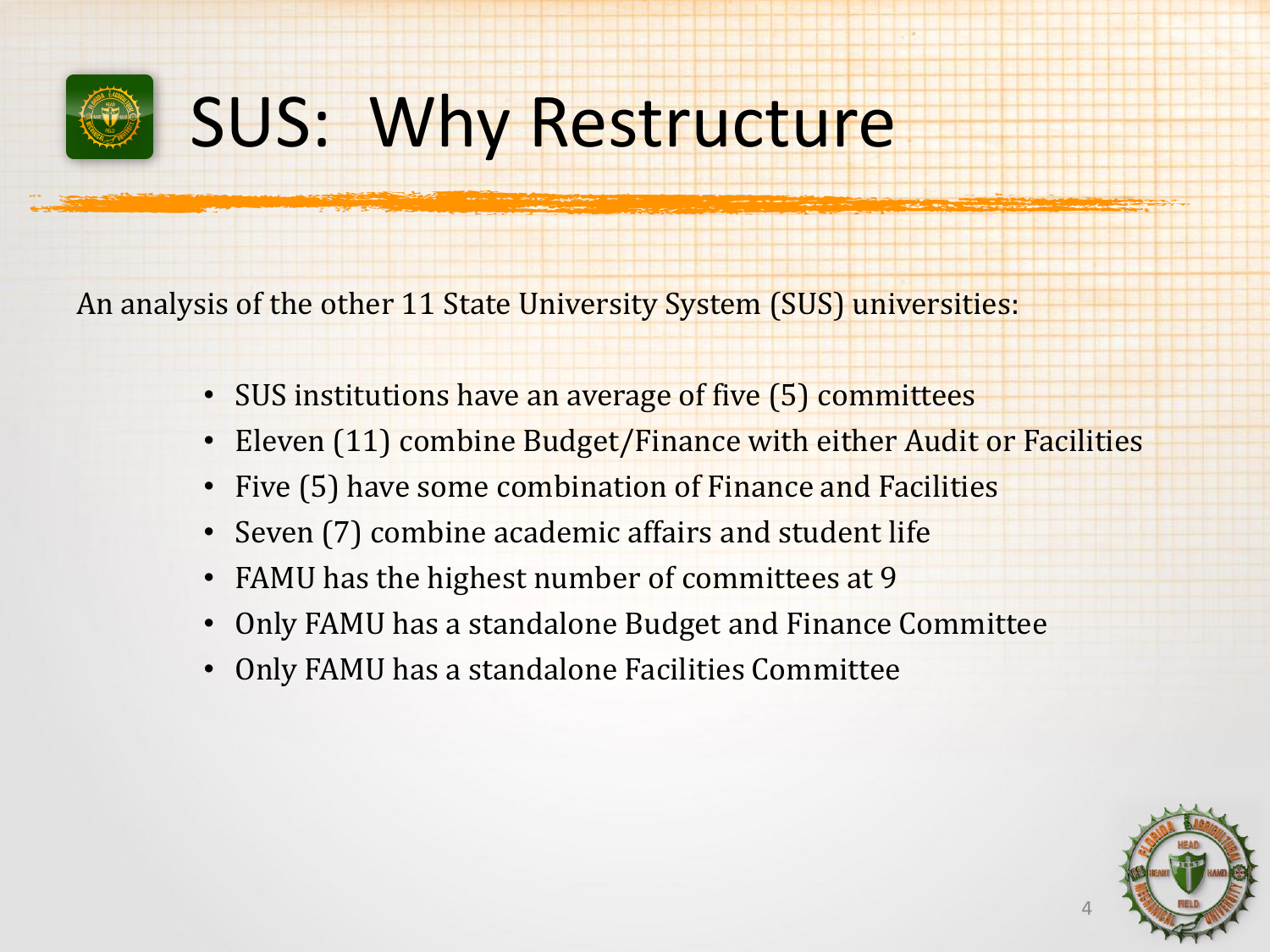# **Trustees: Why Restructure?**

FAMU BOT provided the following primary reasons for restructuring:

- Structure and assignments do not fit the needs of the Board and FAMU
- FAMU has six standing committees and three special committees
- Large number of committees affects how Board operates
- Number of committees members serve on impacts effectiveness
- Committees should address:
	- o strategic plan
	- o major issues
	- o performance measures/metrics
- Time in BOT meetings should be used more efficiently
- Align committee assignments with members' interests and skill sets
- Under current structure:
	- o two (2) members serve on five (5)committees
	- $\circ$  three (3) serve on four (4) committees

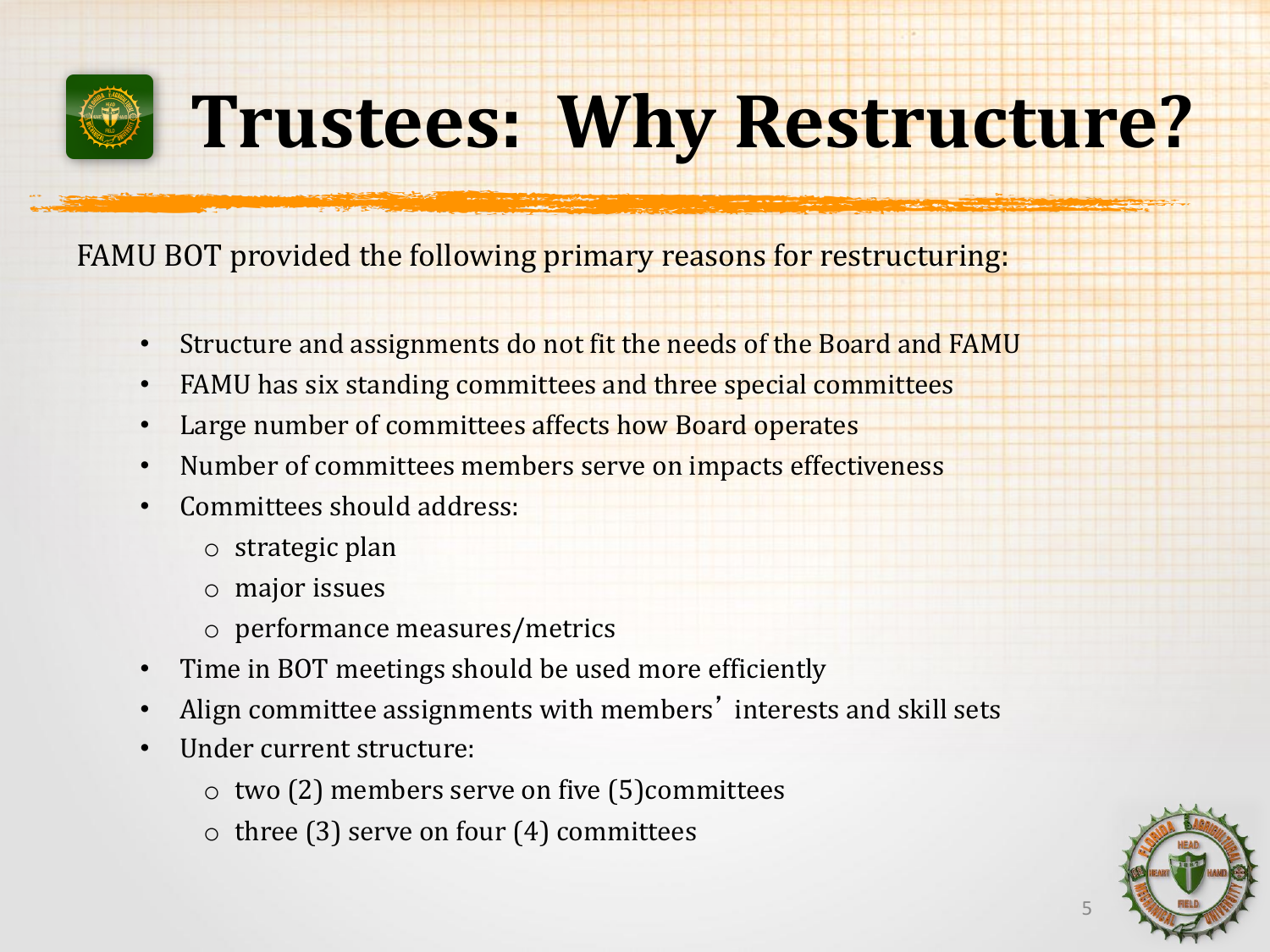

# Current Committee Structure



#### **Board of Trustees Committee Assignments**

| <b>Standing Committees</b> |                                  |                                      |                                        |                                   |            |              |                                          | <b>Special Committees</b>       |                  |  |
|----------------------------|----------------------------------|--------------------------------------|----------------------------------------|-----------------------------------|------------|--------------|------------------------------------------|---------------------------------|------------------|--|
| <b>Trustees</b>            | <b>Student</b><br><b>Affairs</b> | <b>Facilities</b><br><b>Planning</b> | <b>Budget</b><br>And<br><b>Finance</b> | <b>Academic</b><br><b>Affairs</b> | Governance | <b>Audit</b> | <b>Presidential</b><br><b>Evaluation</b> | <b>Direct</b><br><b>Support</b> | <b>Athletics</b> |  |
| Carter                     |                                  |                                      |                                        | Chair                             |            |              |                                          |                                 |                  |  |
| <b>Dortch</b>              |                                  |                                      |                                        |                                   |            |              |                                          | Chair                           |                  |  |
| <b>Grable</b>              |                                  |                                      |                                        |                                   |            |              |                                          |                                 |                  |  |
| Lawrence                   |                                  |                                      |                                        |                                   |            |              |                                          |                                 |                  |  |
| Lawson<br>Chair            |                                  |                                      | Chair                                  |                                   |            |              |                                          |                                 | Chair            |  |
| <b>McCoy</b>               |                                  |                                      |                                        |                                   | Chair      |              |                                          |                                 |                  |  |
| <b>Mills</b>               |                                  |                                      |                                        |                                   |            |              |                                          |                                 |                  |  |
| <b>Moore</b>               |                                  | Chair                                |                                        |                                   |            |              | Chair                                    |                                 |                  |  |
| Perry                      |                                  |                                      |                                        |                                   |            |              |                                          |                                 |                  |  |
| Reed                       |                                  |                                      |                                        |                                   |            |              |                                          |                                 |                  |  |
| Smith                      |                                  |                                      |                                        |                                   |            |              |                                          |                                 |                  |  |
| <b>Washington</b>          | Chair                            |                                      |                                        |                                   |            | Chair        |                                          |                                 |                  |  |
| Woody                      |                                  |                                      |                                        |                                   |            |              |                                          |                                 |                  |  |

**BOT REPS:** 

**FAMU NAA - Trustee Woody** 

**FAMU Foundation - Trustee Lawrence** 

**Rattler Boosters - Trustee Dortch** 

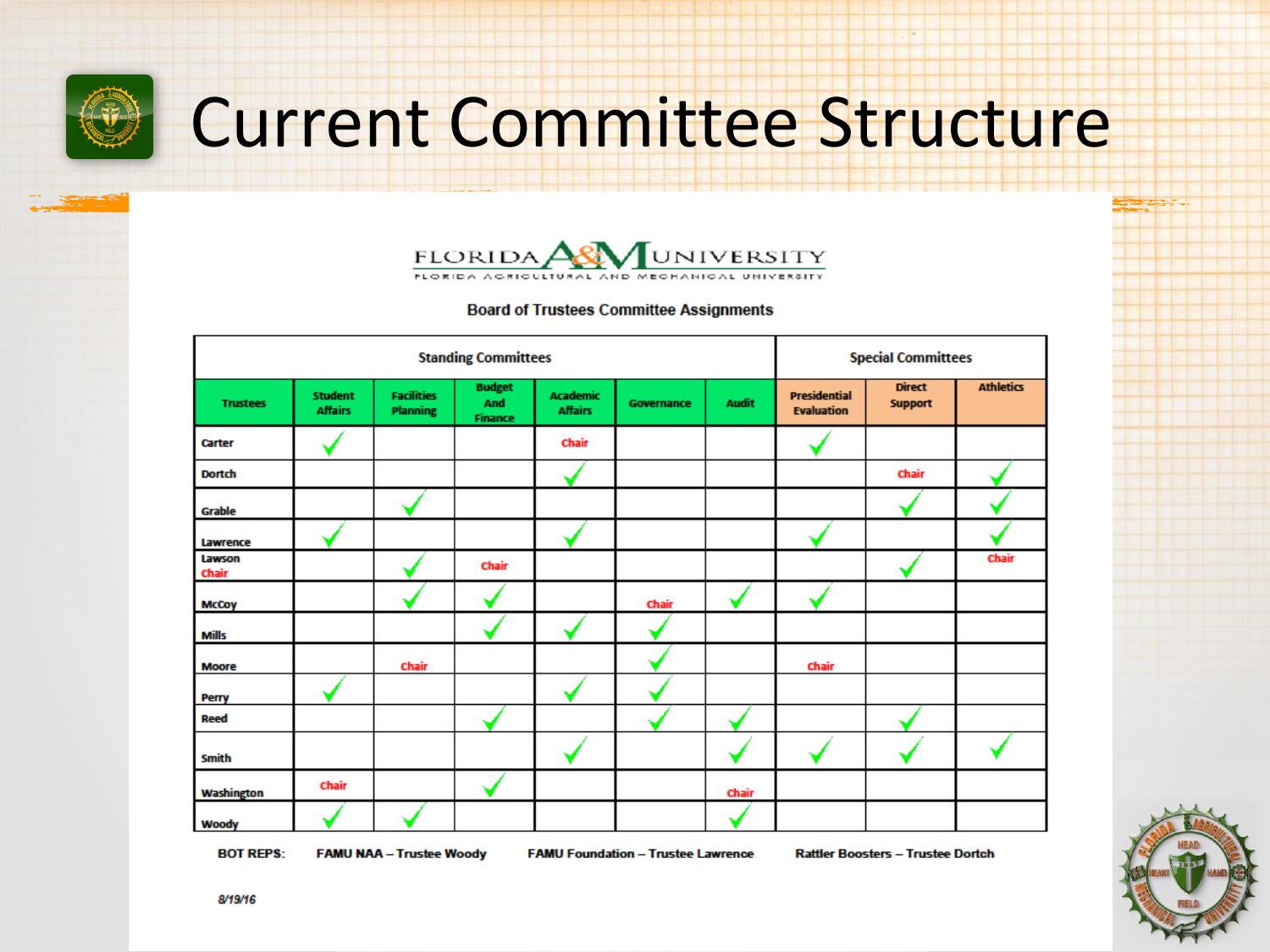

## Attributes of Proposed Structure

- Combine the following committee:
	- o Student Affairs and Academic Affairs
	- o Budget and Finance and Facilities Planning
	- o Governance and Special Committee on Presidential Evaluation
- Establish a Performance Measure and Strategic Planning Committee
- Trustees should serve on no more than three committees
- Trustees should chair no more than one committee
- Align Trustees interests and skills sets with committee assignments

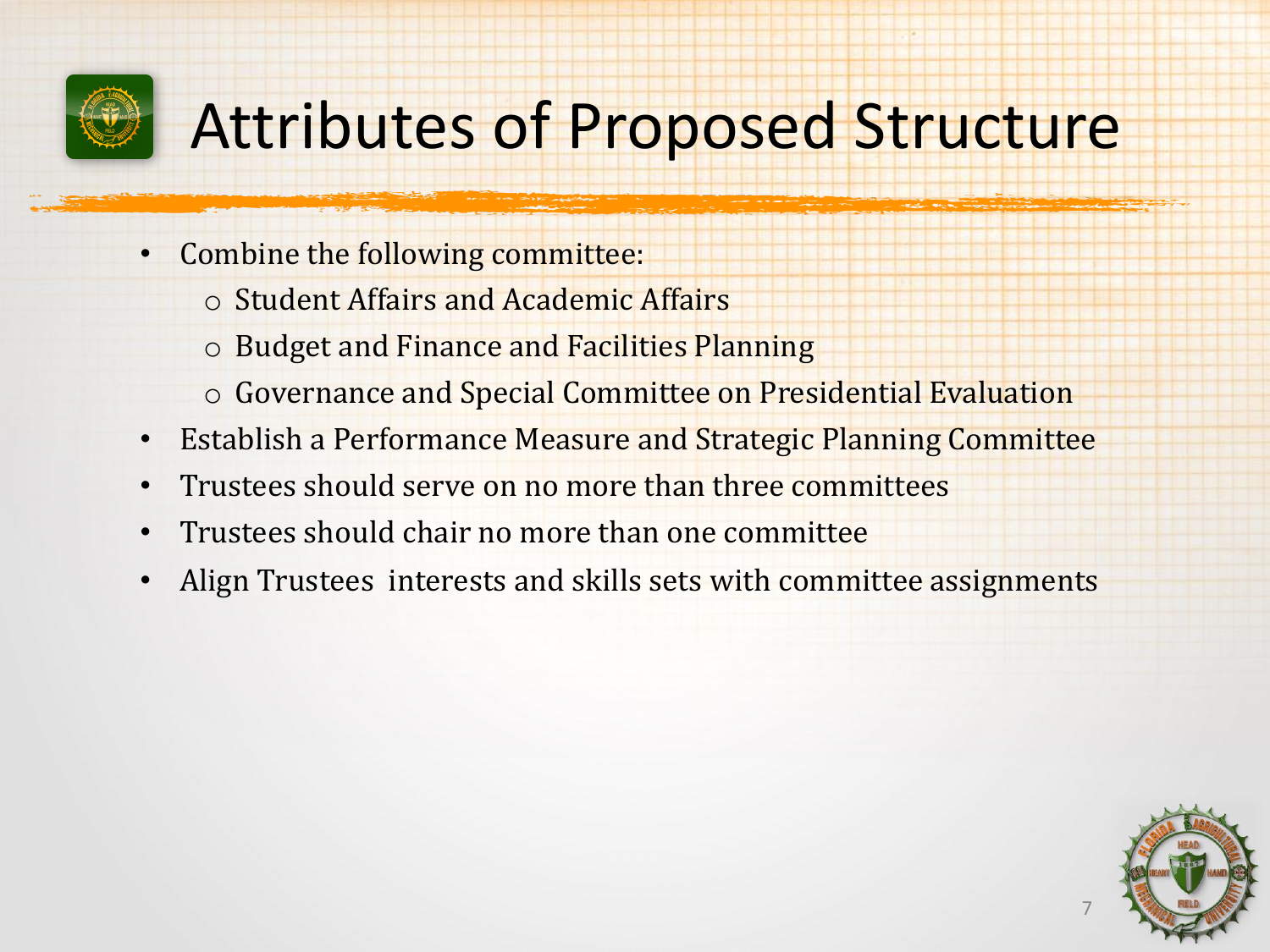

## **Comparison of Existing v. Proposed**

## **Existing Committees**

### **Standing**

- **Student Affairs**
- **Academic Affairs**
- **Governance**
- **Budget and Finance**
- **Facilities Planning**
- **Audit**

## **Special**

- **Presidential Evaluation**
- **DSO**
- **Athletics**

## **Proposed Committees**

### **Standing**

- **Academic and Student Affairs**
- **Governance (including Presidential Evaluation)**
- **Budget and Facilities**
- **Audit**
- **Strategic Planning (Performance Measures/Funding)**

## **Special**

- **DSO**
- **Athletics**

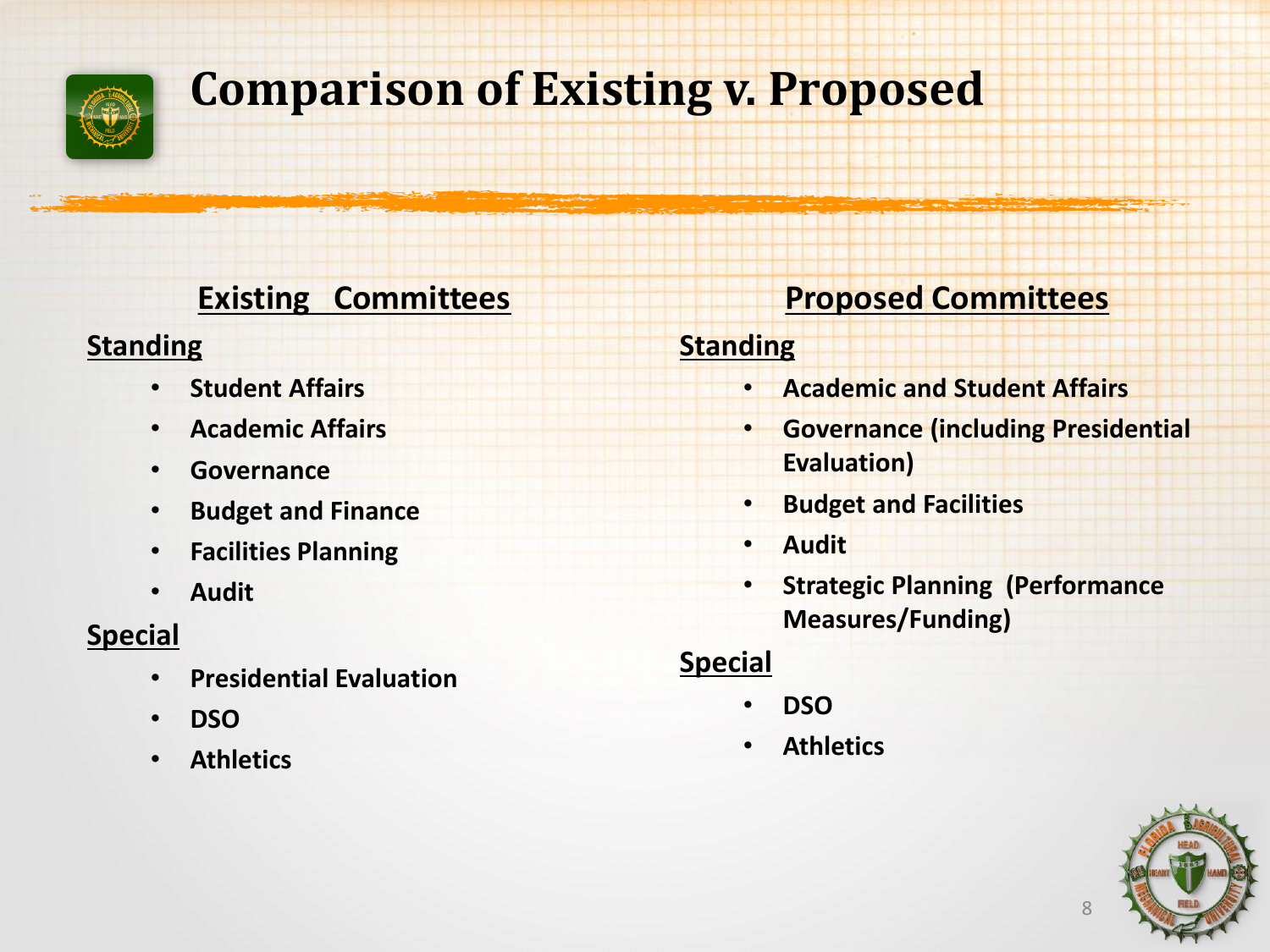

# Proposed Committee Structure

|                 | <b>Special Committees</b>                     |                                        |                                         |              |                                        |            |                  |
|-----------------|-----------------------------------------------|----------------------------------------|-----------------------------------------|--------------|----------------------------------------|------------|------------------|
| <b>Trustees</b> | <b>Academic and</b><br><b>Student Affairs</b> | <b>Budget and</b><br><b>Facilities</b> | Governance &<br><b>Pres. Evaluation</b> | <b>Audit</b> | Perform. Mea.<br><b>Strategic Plan</b> | <b>DSO</b> | <b>Athletics</b> |
| Carter          |                                               |                                        |                                         |              |                                        |            |                  |
| Dortch          |                                               |                                        |                                         |              |                                        |            |                  |
| Grable          |                                               |                                        |                                         |              |                                        |            |                  |
| Lawrence        |                                               |                                        |                                         |              |                                        |            |                  |
| Lawson, Chair   |                                               |                                        |                                         |              |                                        |            |                  |
| McCoy           |                                               |                                        |                                         |              |                                        |            |                  |
| Mills           |                                               |                                        |                                         |              |                                        |            |                  |
| Moore           |                                               |                                        |                                         |              |                                        |            |                  |
| Perry           |                                               |                                        |                                         |              |                                        |            |                  |
| Reed            |                                               |                                        |                                         |              |                                        |            |                  |
| Smith           |                                               |                                        |                                         |              |                                        |            |                  |
| Washington      |                                               |                                        |                                         |              |                                        |            |                  |
| Woody           |                                               |                                        |                                         |              |                                        |            |                  |